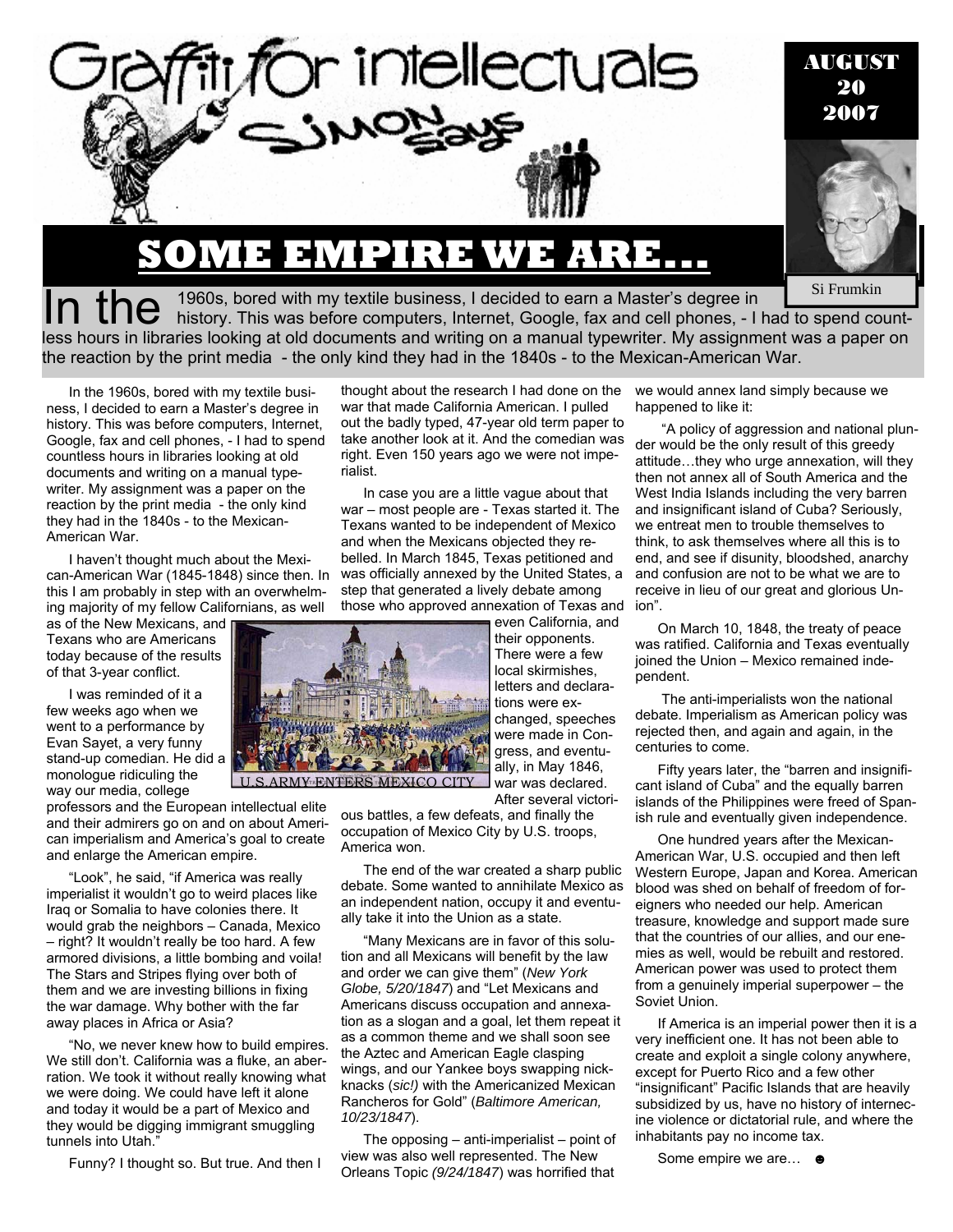## **E'RE STILL THE WORLD'S CAPED CRUSAD!**

**e The United States is the best hope to help steer nations through dangerous times**  Robert Kagan, August 5, 2007

 $\textsf{The years}$  immediately following the end of the Cold War offered a tantalizing glimpse at a new  $\textsf{The year}$ 

kind of international order -- one in which nations would grow together or disappear altogether, ideological conflicts would melt away and cultures would intermingle through increasingly free commerce and communications.

The years immediately following the end of the Cold War offered a tantalizing glimpse at a new kind of international order -- one in which nations would grow together or disappear altogether, ideological conflicts would melt away and cultures would intermingle through increasingly free commerce and communications.

It was the end of international competition, the end of geopolitics, the end of history. The liberal democratic world wanted to

believe that the conclusion of the Cold War did not end just one strategic and ideological conflict but *all* strategic and ideological conflict. In the 1990s, under George H.W. Bush and Bill Clinton, American strategy was aimed at building a post-Cold War order around expanding markets, democracy and institutions -- the triumphant embodiment of the liberal vision of international order.

But it was all something of a mirage. We now know that both nationalism and ideology were already making a comeback in the 1990s. Russia quickly lost its desire to be part of the liberal West. China had embarked on a course of growing ambition and military power. The forces of radical Islam had already begun their jihad, globalization had already caused a backlash around the world and the juggernaut of democracy had already stalled and begun to tip precariously. Yet even today many cling to the vision of "a world transformed."

The world has not been transformed. Nations remain as strong as ever, and so too the nationalist ambitions, the passions and the competition among nations that have shaped history. It's true that the

world is still "unipolar," and the United States remains the only superpower. But international competition among great powers has returned, with the United States, Russia, China, Europe, Japan, India, Iran and others vying for regional predominance. Struggles

for power, influence, honor and status in the world have once again become key features of the international scene.

Ideologically, this is a time not of convergence but of divergence. The competition between liberalism and autocracy has reemerged, with the nations of the world increasingly lining up, as in the past, along ideological lines. Finally, there is the fault line between modernity and tradition, the violent struggle of Islamic fundamentalists



stroying a new, hopeful era. And when Bush leaves, they believe, it can return once again to the way it was. Having glimpsed the mirage once, people naturally want to see it and believe in it again.

POLAND

**CZECH REP** 

### WAR DEAD BURIED ABROAD

Wore than 100,000 American war dead are buried in military cemeteries around the world. The majority of them were killed during World War I and World War II. France, with 11, is the country with the most of these cemeterie

**ZUNITED** 

KINGDOM

 $\bf \Phi$ 

og

e

òo

ക

**GFRMANY** 

LUXEMBOURG œ

#### **WORLD WAR I**

1. Aisne-Marne (France)<br>42.5 acres, 2,290 buried 2. Brookwood (England) 4.5 acres, 468 buried 3. Flanders Field (Belgium) 6.2 acres, 368 burie 4. Meuse-Argonne (France)<br>130.5 acres, 14,246 buried 5. Oise-Aisne (France) 36.5 acres, 6,012 buried 6. Somme (France)<br>14.3 acres, 1,844 buried 7. St. Mihiel (France)<br>40.5 acres, 4,153 buried 8. Suresnes (France) 7.5 acres, 1,565 buried **WORLD WAR II** 9. Ardennes (Belgium)<br>90.5 acres, 5,328 buried 10. Brittany (France)<br>7.5 acres, 4,410 buried 11. Cambridge (England)<br>30.5 acres, 3,812 buried 12. Epinal (France) 48.6 acres, 5,255 buried 13. Florence (Italy)<br>70 acres, 4,402 buried 14. Henri-Chapelle (Belgium)<br>57 acres, 7,992 buried 15. Lorraine (France) 113.5 acres, 10.489 buried 16. Luxembourg (Luxembourg)<br>48.7 acres, 5,076 buried 17. Manila (The Philippines)<br>152 acres, 17,206 buried 18. Netherlands The Netherlands' 65.5 acres, 8,301 buried 19. Normandy (France)<br>172.5 acres, 9,387 buried

20. North Africa (Tunisia) acres, 2,841 buried 21. Rhone (France)<br>12.5 acres, 861 buried 22. Sicily-Rome (Italy) 77 acres, 7,861 buried



against the modern powers and the secular cultures that, in their view, have penetrated and polluted the Islamic world.

Many still prefer to believe that the world is in turmoil not because it is in turmoil but because President Bush made it so by de-

The first illusion, however, is that Bush really changed anything. Historians will long debate the decision to go to war in Iraq, but what they are least likely to conclude is that the intervention was wildly out of character for the United States. Since the end of World War II at least, American presidents of both parties have pursued a fairly consistent approach to the world. They have regarded the U.S. as the "locomotive at the head of mankind," to use Dean Acheson's phrase. They have amassed power and influence and deployed them in ever-widening arcs around the globe on behalf of interests, ideals and ambitions both tangible and intangible.

Since 1945, Americans have insisted on acquiring and maintaining military supremacy -- a "preponderance of power" in the world -- rather than a balance of power with other nations. They have operated on the ideological conviction that liberal democracy is the only legitimate form of government and that other forms are not only illegitimate but transitory. They have seen the United States as a catalyst for change in human affairs.

When people talk about a Bush Doctrine, they generally refer to

three sets of principles -- the idea of preemptive or preventive military action; the promotion of democracy and "regime change"; and a diplomacy tending toward "unilateralism," a willingness to act without the sanction of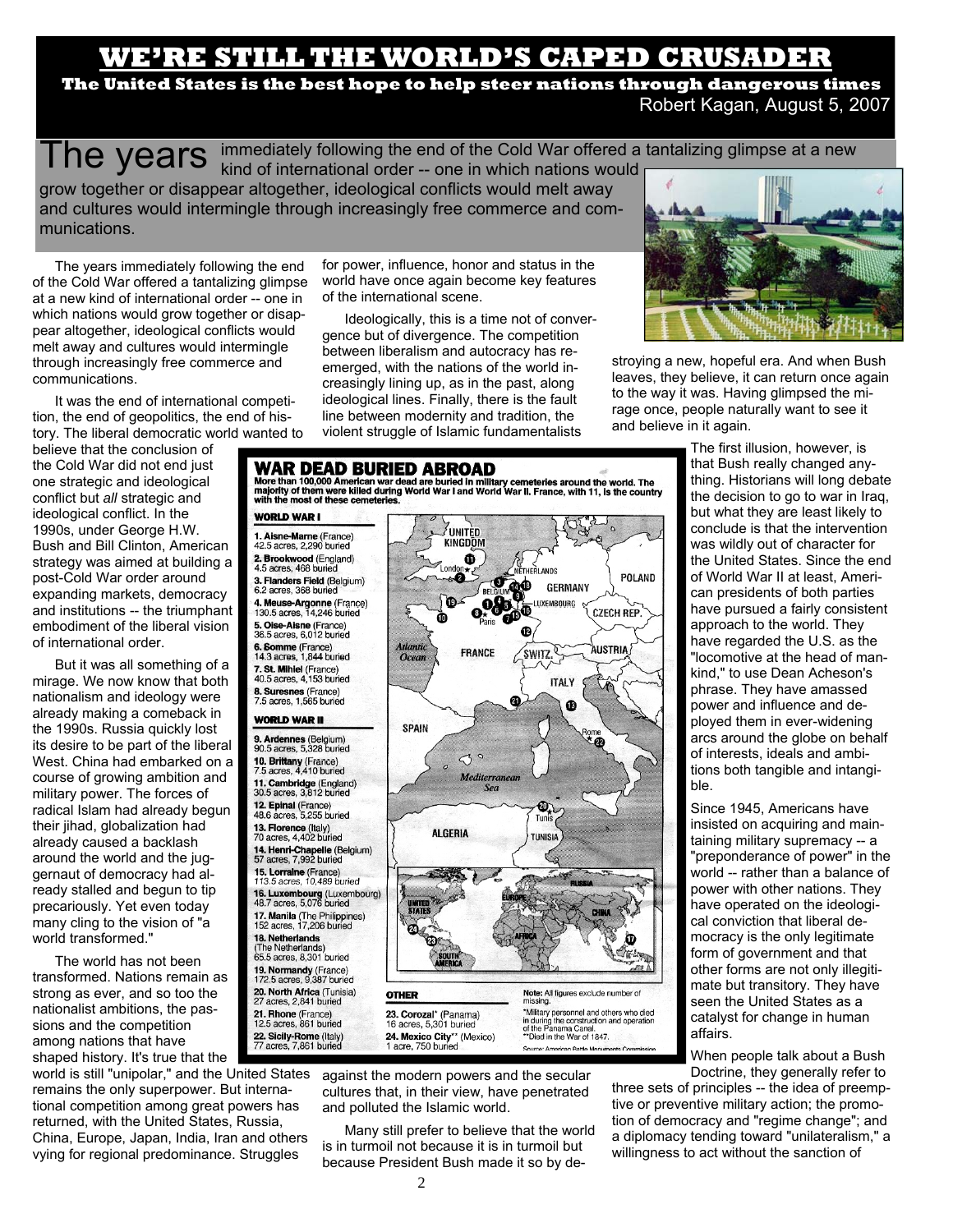international bodies such as the United Nations Security Council or the unanimous approval of its allies.

But these qualities of U.S. foreign policy reflect not one man or one party or one circle of thinkers. They spring from the nation's historical experience. They are underpinned, on the one hand, by old beliefs and ambitions and, on the other, by power. As long as Americans elect leaders who believe it is the role of the United States to improve the world, they are unlikely to abjure any of these tools. And as long as American power in all its forms is sufficient to shape the behavior of others, the broad direction of American foreign policy is unlikely to change.

Since the end of the Cold War and the emergence of this unipolar world, there has been much anticipation of the rise of a *multipolar* world in which the U.S. is no longer predominant. Many have argued the theoretical and practical unsustainability, not to mention undesirability, of a world with only one superpower. Mainstream realist theory has assumed that others must inevitably band together to balance against the superpower.

Yet American predominance persists. The enormous and productive American economy remains at the center of the international economic system. American democratic principles are shared by more than 100 nations. The anticipated global balancing has for the most part not occurred. Russia and China certainly share a common and openly expressed goal of checking U.S. hegemony, but there has been no concerted or cooperative effort at balancing. The two powers do not trust

one another and are traditional rivals. The rise of China inspires at least as much nervousness in Russia as it does in the United States. In any case, China and Russia cannot

balance the United States without at least some help from Europe, Japan, India or at least some of the other advanced, democratic nations. And those powerful players are not joining the effort.

Nor has the Iraq war had the effect expected by many. Although there are reasonable sounding theories as to why the U.S. position should be eroding as a result of global opposition to the war and the unpopularity of the current administration, there has been little measurable change in the actual policies of nations, other than

their reluctance to assist the U.S. in Iraq. In 2003, those who claimed the U.S. global position was eroding pointed to electoral results in some friendly countries:

the defeat of Jose Maria Aznar's party in Spain, for example, and the election of President Luiz Inacio Lula da Silva in Brazil. But if elections are the test, other, more recent, votes have put relatively pro-American leaders in power in Berlin, Paris, Tokyo, Ottawa and elsewhere.

The world's failure to balance against the superpower is the more striking because the United States, notwithstanding its difficult interventions in Iraq and Afghanistan, continues to expand its power and military reach. The American defense budget currently comes in at roughly \$500 billion a year, not including

aas Office

supplemental spending totaling more than \$100 billion on Iraq and Afghanistan. Predomi-

nance, of course, is not the

same thing as omnipotence. Just because the United States has more power than everyone else does not mean it can impose its will on everyone else. American predominance in the early years after World War II did not prevent the North Korean invasion of the South, a communist victory in China or the consolidation of

> the Soviet empire in Eastern Europe -- all far greater strategic setbacks than anything the United States has yet suffered or is likely to suffer in Iraq and Afghanistan.

- OVERLORD.com

**Battle of Normandy** for Freedom

By the same token, though, foreign policy failures do not necessarily undermine predominance. Some have suggested that failure in Iraq would mean the end of pre-

dominance and unipolarity. But a superpower can lose a war -- in Vietnam or in Iraq -- without ceasing to be a superpower if the fundamental international conditions continue to support its predominance. As long as the U.S.remains strong -- and as long as potential challengers inspire more fear than sympathy among their neighbors -- the structure of the international system should remain as Chinese strategists now describe it: one superpower and many great powers.

This is a good thing, and it should con-

tinue to be a primary goal of American foreign policy to perpetuate this relatively benign international configuration of power. The unipolar order, with the United



States as the predominant power, is unavoidably riddled with flaws and contradictions. It inspires fears and jealousies. The United States is,

like all other nations, not immune to error. Compared to the ideal Kantian international order, in which all the world's powers would be peace-loving equals conducting themselves wisely, prudently and in strict obeisance to international law, the unipolar system is both dangerous and unjust.

Compared to any plausible alternative in the real world, however, it is relatively stable and less likely to produce a major war between great powers. It is also comparatively benevolent, from a liberal perspective, and more conducive to the principles of economic and political liberalism that Americans and many others value.

American predominance, therefore, does not stand in the way of progress toward a better world. It stands in the way of regression toward a more dangerous world. The choice is not between an American-dominated order and a world that looks like the European Union. The future international order will be shaped by those who have the power to shape it. Its leaders will not meet in Brussels but in Beijing, Moscow and Washington.

After World War II, another moment in history when hopes for a new kind of international order were rampant, Hans Morgenthau warned idealists against imagining that at some point, "the final curtain would fall and the game of power politics would no longer be played."

The world struggle continued then, and it continues today.

Six decades ago, American leaders believed the United States had the unique ability and the unique responsibility to use its power to prevent a slide back to the circumstances that produced two world wars and innumerable national calamities.

Although much has changed since then, America's responsibility has not.  $\star$ 

Robert Kagan is a fellow at the German Marshall Fund and a senior associate at the Carnegie Endowment for International Peace. A longer version of this article appears in the August/September issue of Policy Review.